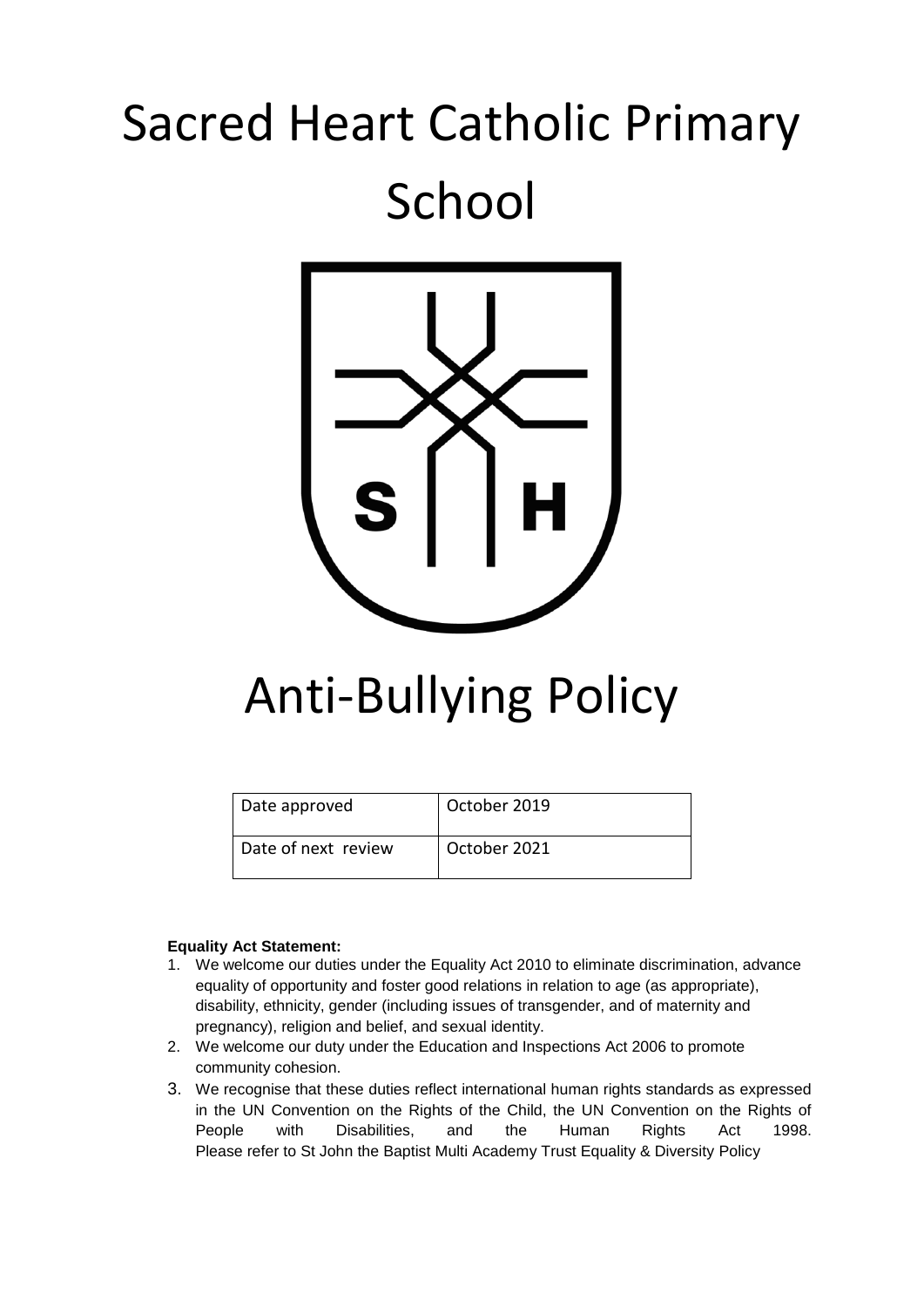# **1. Definition**

This policy refers to all forms of bullying - this includes bullying relating to race, religion and culture, homophobic bullying, bullying related to special educational needs and disabilities, sexist and sexual bullying, and the use of cyber technology to bully.

#### *'Bullying is behaviour by an individual or group, usually repeated over time, that intentionally hurts another individual or group either physically or emotionally' (Preventing and Tackling Bullying, Advice for School Leaders, Staff and Governing Bodies, 2011, Department for Education)*

Bullying will not be accepted or condoned. All forms of bullying will be addressed. Bullying can include:

Physical pushing, kicking, hitting, pinching, Name-calling, sarcasm, spreading rumours, persistent teasing and emotional torment through ridicule, humiliation, and the continual ignoring of individuals racial taunts, graffiti, gestures

# **2. Aims**

The aims of our anti-bullying policy are as follows:

- To create an ethos in which attending our school is a positive experience for all members of our community
- To make it clear that all forms of bullying are unacceptable at our school.
- To enable everyone to feel safe while at Sacred Heart Catholic Primary School.
- To encourage pupils to report incidents of bullying, including cyber bullying.
- To deal with each incident of bullying as quickly and as effectively as possible, taking into consideration the needs of all parties and of our community, and, as a result, to reduce the incidents of bullying.
- To support and protect victims of bullying and ensure they are listened to.
- To help and support children/young people displaying bullying behaviour to change their attitudes and understand why it needs to change.
- To liaise with parents and other appropriate members of our community.
- To ensure all members of our community feel responsible for helping to reduce bullying.

# **3. Statement of Intent**

We at Sacred Heart Catholic Primary School believe that:

- Bullying, including cyber bullying, is unacceptable.
- Bullying is a problem to which solutions can be found.
- Seeking help and openness are regarded as signs of strength not weakness.
- All members of our community will be listened to and taken seriously.
- Everyone has the right to enjoy and achieve in an atmosphere that is free from fear.
- Pupils will talk to an adult if they are worried about bullying, including cyber bullying, and have a right to expect that their concerns will be listened to and treated seriously.
- Our pupils are involved in decision-making about matters that concern them.
- We tackle bullying best by encouraging an environment where individuality is celebrated and individuals can develop without fear.
- We maintain and develop effective listening for children and staff within our school. Eg through PSHE and circle time, assemblies and constantly promoting the message that all our children are important and have the right to be safe, happy, respected and listened to and supported.
- We ensure all staff address incidents of bullying, including cyber bullying, effectively and promptly.
- We ensure that all adults who have contact with our children e.g. midday supervisors, part-time staff, volunteers, priest, support staff etc know how to respond if they witness or are told of a bullying incident.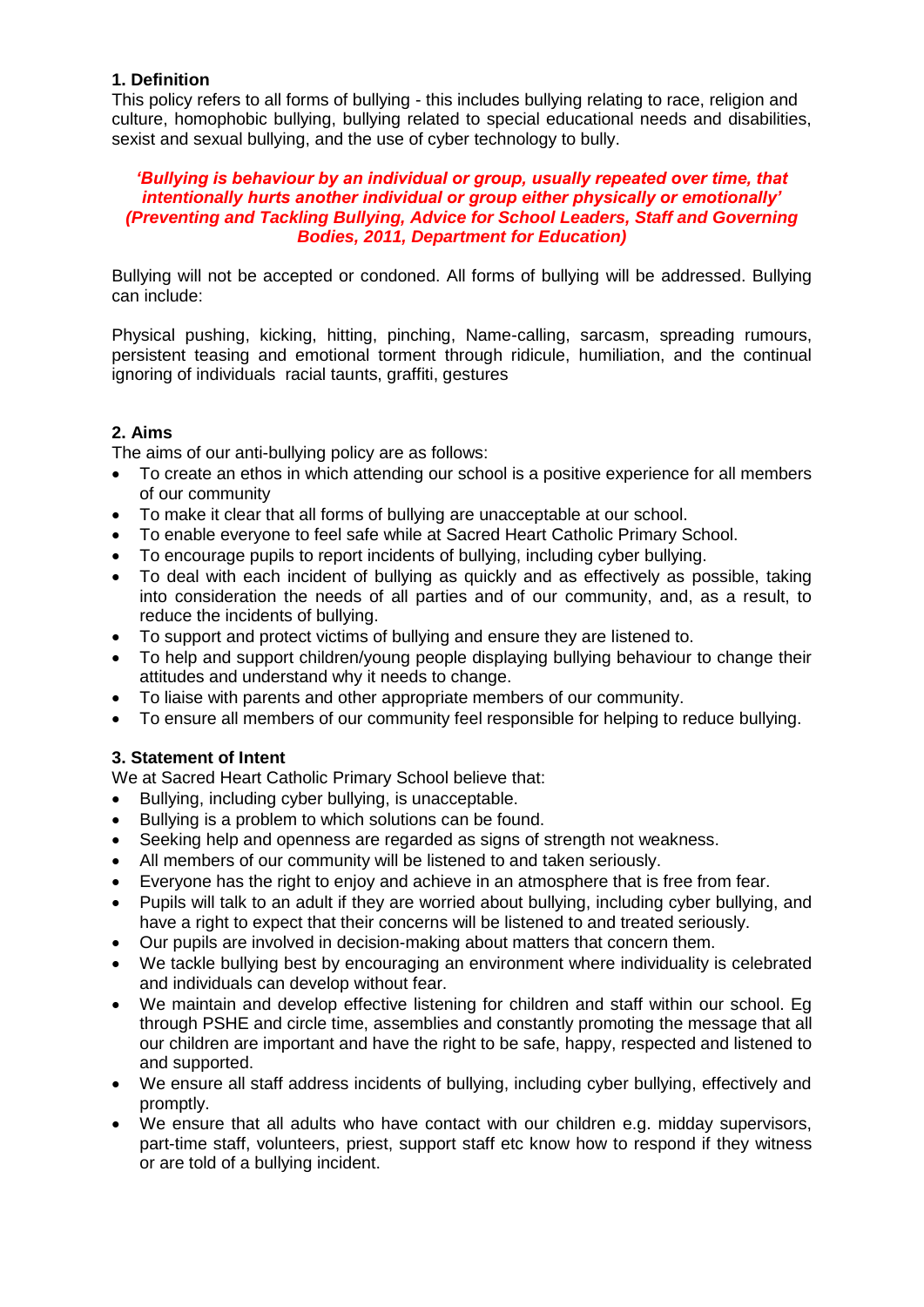- We communicate with parents and the wider school/setting community effectively on the subject of bullying, its definitions and how to report it.
- We acknowledge the key role of every staff member in dealing with incidents of bullying.
- We ensure that all incidents of bullying are recorded and appropriate use is made of the information, where appropriate sharing it with relevant organisations, providing support and education for both the victim and the bully in order to affect future behaviour.
- We promote emotional health and wellbeing across the whole school and for all members of our community to role-model this in all situations.

## **4. Reporting incidents of bullying: Advice for parents/carers.**

There are several methods for reporting suspected bullying incidents:

- Please make a report in person
- Please contact the school by phone and ask to speak to your child's teacher. If the matter has not been resolved please contact the Headteacher via email/letter.

Our contact details are: Sacred Heart Catholic Primary School **Tollgate Bretton Peterborough** PE3 9XD Tel- 01733262449 Email- [office@sacredheart.peterborough.sch.uk](mailto:office@sacredheart.peterborough.sch.uk)

#### **5. Investigating allegations of bullying**

When parents have raised a concern about a potential bullying issue, it is important that they be

assured that action will be taken. Our response will be as follows:

- The Head of School, will contact the parent making the report about your concern within one school day.
- The Head of School will talk to all parties concerned to establish what has happened and if the incident is considered bullying.
- The Head of School will talk to the parents of the victim and the parents of the bully (This would usually be done separately) within 5 working days.
- Please be aware that we cannot discuss any other child except your own.

#### **6. Our approaches to dealing with bullying**

#### **6a Everyone**

We believe that everyone involved in the life of Sacred Heart Catholic Primary School must take responsibility for promoting a common anti-bullying approach.

We agree to:

- be supportive of each other provide positive role models
- convey a clear understanding that we disapprove of unacceptable behaviour
- be fully involved in the development of the anti-bullying policy and support anti-bullying practice
- support each other in the implementation of this policy

#### **6b Staff; including support staff and supply staff**

- All staff are expected to report incidents of bullying to the Head of School.
- All staff have a vital role to play as they are at the forefront of behaviour management and supporting children's sense of well-being. They have the closest knowledge of the children in their care, and should build up a relationship involving mutual support, trust and respect.